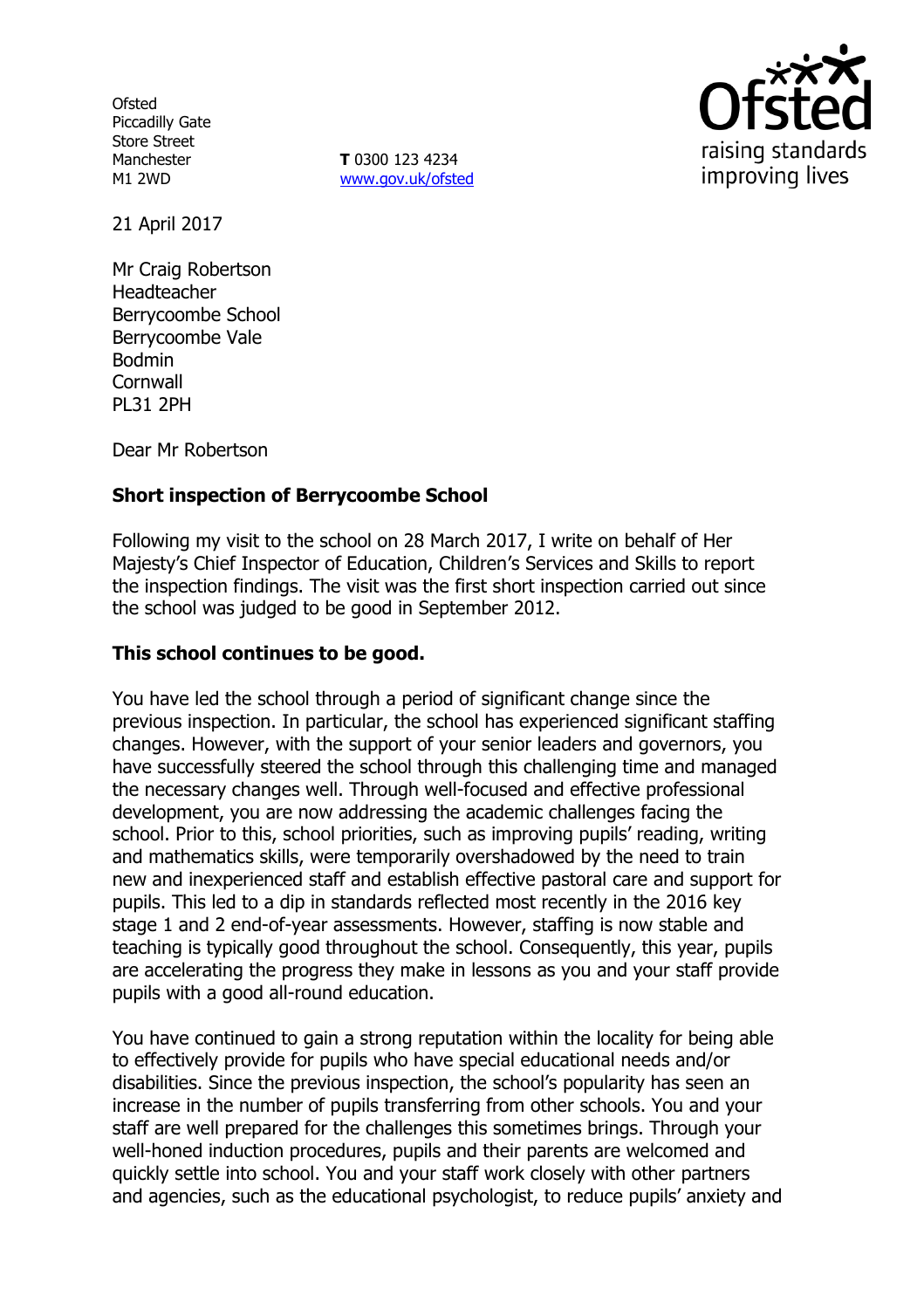

provide effective pastoral support. Academically, many pupils start school with skills and aptitudes to learning that are well below national expectations. However, you are effective in turning pupils into successful learners, even if this means sometimes temporarily lowering academic expectations in order to address the negative influences that are barriers to pupils' learning. To this end, you have structurally changed the school in order to accommodate the pastoral as well as academic learning needs of pupils. For example, this year, pupils in Year 1 have been divided into two classes. This is allowing a more favourable staff to pupil ratio and a more gradual transition from the early years curriculum to the key stage 1 curriculum. This strategy has been well received by the parents who spoke with me. One parent summed up the views of the majority when she said, 'The school has made such an effort with our pupils' well-being. We know they have it covered academically.'

## **Safeguarding is effective.**

School leaders have successfully maintained a strong culture of safeguarding in the school. They ensure that all safeguarding arrangements are compliant with current regulations and are fit for purpose. Staff are regularly trained in ways to keep pupils safe. They possess a comprehensive knowledge of the pupils in their care and are particularly vigilant to spot any child who might be at risk from harm. Records show examples of how leaders take swift action to address safeguarding concerns. The school is particularly vigilant in monitoring pupils' absence. Senior leaders work very closely with pupils and their families who sometimes find attending school a challenge. The school maintains good communications with parents in order to keep children safe and to stop issues escalating unnecessarily. Staff work closely with external agencies, when needed, to ensure that pupils are well looked after and their needs are fully met. Pupils who spoke with me said that they feel safe in school at all times. Pupils know there is an adult in the school to whom they can turn if anything is worrying them. They also said that some pupils do not always behave well in school. However, pupils were quick to acknowledge that teachers deal with inappropriate behaviour quickly and effectively when it does occur. Behaviour records are carefully maintained and monitored by senior leaders.

# **Inspection findings**

■ One of my key lines of enquiry in helping me to decide whether the school remained good was to find out how well the school had addressed the area for improvement identified at the time of the previous inspection. To this end I looked for evidence of how assessment information is being used by you and your staff to ensure that all pupils, especially the most able, are set sufficiently challenging work. Assessment procedures are fully embedded throughout the school and used consistently well to ensure that all pupils and key groups, such as disadvantaged pupils and those who have special educational needs and/or disabilities, make progress in lessons that is at least in line with national expectations. The most recent assessment data clearly shows that nearly all pupils are making accelerated progress in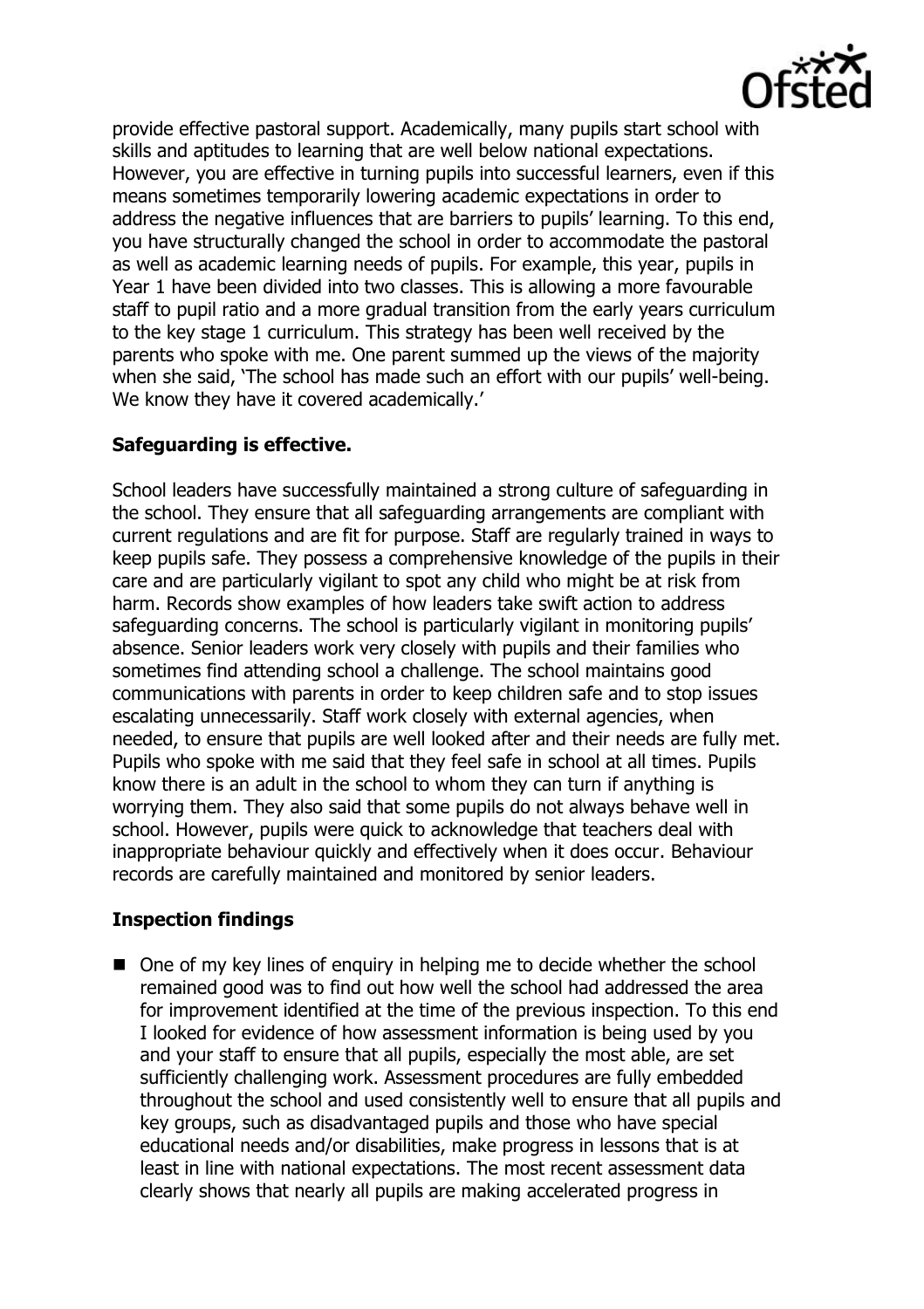

acquiring their reading, writing and mathematics skills. You have established an efficient system to quickly identify and provide for the learning needs of pupils new to the school. You work closely with a wide range of educational partners and agencies in order to provide for the broad and often complex needs of pupils. You also work closely with children's social services to support your most vulnerable pupils.

- The most recent data you shared with me on current pupils' progress in reading, writing and mathematics indicates that most pupils are making accelerated progress towards achieving their end-of-year targets. Disadvantaged pupils and those who have special educational needs and/or disabilities are tracked as discrete groups. This allows you to maintain a clear understanding of how well these pupils are learning. It also highlights what needs to be done to support pupils who might need to catch up or benefit from further challenge in order to achieve their best. Each half term you provide your staff and governors with an accurate summary of pupils' learning and progress. Teachers use this information appropriately to help them plan the next steps in pupils' learning. You acknowledge that currently the most able pupils are not tracked and monitored with the same rigour as other groups of pupils.
- You and your staff are committed to creating a positive learning environment where each and every pupil is able to reach their full potential. This approach was endorsed by the many parents who spoke with me at the beginning of my visit. These were some of the overwhelming positive sentiments from parents who spoke with me: 'We love that the school encourages every child to do their best,' and 'Teachers celebrate each child's success as they progress. They never give up on our children!'
- Any actual or potential obstacles to learning are quickly identified and, if not fully removed, ameliorated to provide the best possible learning conditions for pupils to engage once more with learning. You are particularly pleased that pupils' learning and ownership of their progress has, this year, shifted from the teacher to the pupil. This is the reason why the majority of pupils are now making accelerated progress in lessons. The few pupils who are not making expected progress (some pupils who have special educational needs and some who speak English as an additional language) are all receiving carefully planned intervention support. Teaching assistants are well trained. They provide good support to individual pupils and small groups, and have the freedom to adapt the work they do to best suit the learning needs of pupils.
- Another line of enquiry looked at how effectively pupils are being supported to develop their writing skills. You have rightly identified this as a key priority in your school improvement plan and are making sure that pupils' progress rates and targets are at least in line with national expectations. A focus on storytelling is being used successfully to support pupils' writing. A professional dialogue regularly takes place between your assessment leader and teachers to review the work in pupils' books. This provides you with comprehensive information on pupils' learning and progress. Furthermore, teachers speak regularly with pupils, on an individual basis, about their work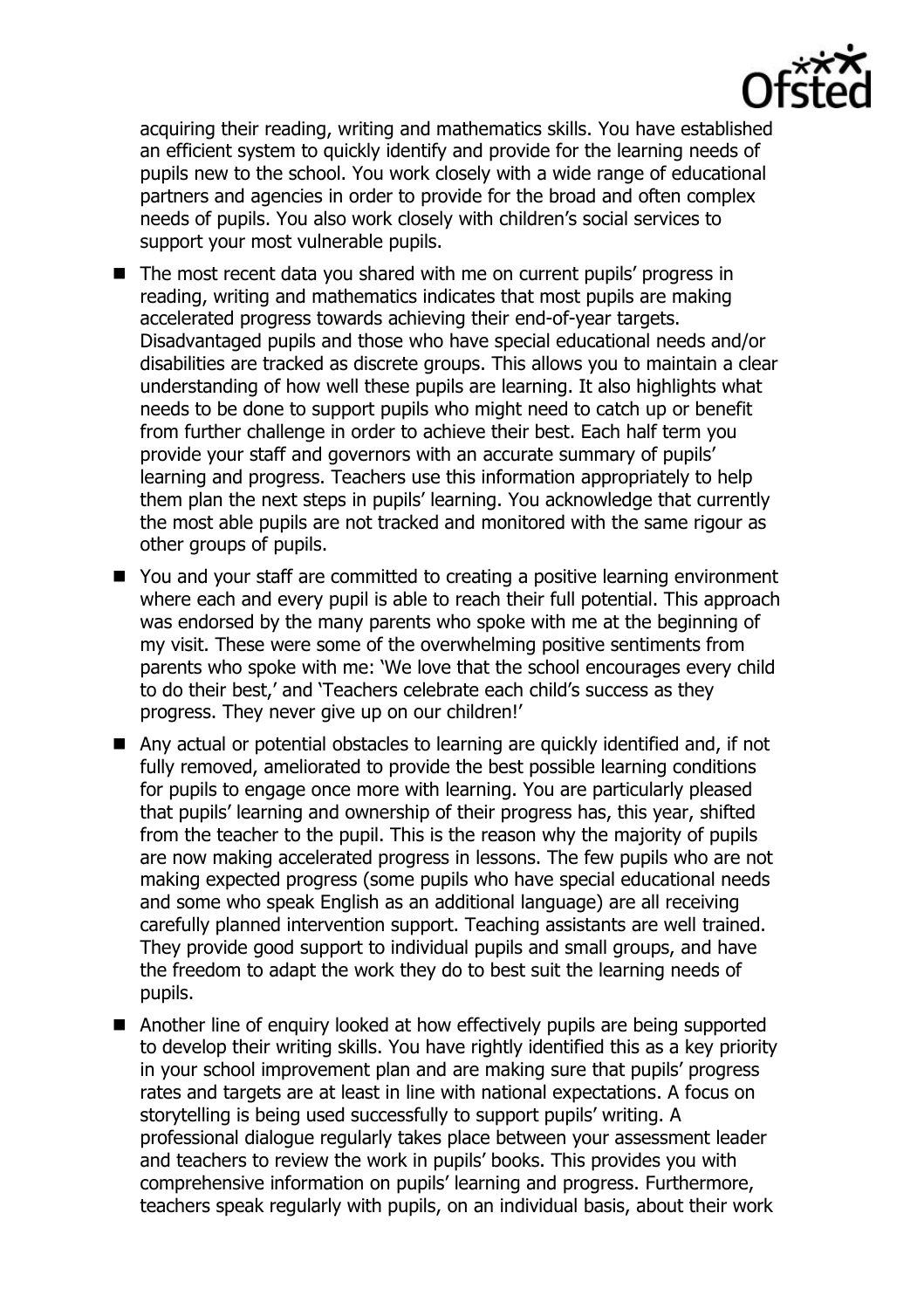

to agree on how they could improve even further. They are confident that their assessment of pupils' work is accurate. I found many good examples in books where pupils had acted on the advice of their teachers to demonstrate their improved writing skills. The most recent checks on pupils' learning clearly show that increasingly more pupils are working at a greater depth in reading, writing and mathematics.

- A further line of enquiry found that many more pupils are making better progress in learning to read, especially in key stage 1. Effective engagement with parents has led to approximately two thirds of pupils now reading at least three times a week at home. The school library is a busy place, especially at lunchtimes. I was particularly impressed with the structural changes to the library that allows pupils to access the resource directly from the playground. The library is managed with great care and enthusiasm. As a result, you have witnessed an increase in the use of the library including pupils who were formerly identified as 'reluctant readers'. Pupils who read to me during the inspection did so willingly, with confidence and enthusiasm. I found pupils from key stage 1 were able to use their phonics knowledge to attempt tricky words like 'walk' and 'through'. A pupil from Year 2 read with fluency and was able to talk knowledgeably about his non-fiction book.
- Another line of enquiry looked at how well senior leaders, including governors, are provided with sufficient, accurate and evaluative information regarding the work of the school. Governors confirmed to me that they enjoy a good working relationship with you and other senior leaders. Governors told me that they are confident about the way they gain information on the work of the school. You keep governors regularly updated on the work of the school through face-to-face meetings and detailed written reports. Through learning walks, talking with pupils and reviewing their books, governors are also able to see for themselves the progress that pupils are making. Minutes of governors' meetings confirm that they hold the school effectively to account by regularly questioning you and other senior leaders about the work you do. As a result, governors possess an accurate knowledge of the school's strengths and areas for improvement. Recent changes in governor personnel have not weakened their effectiveness. Indeed, governors are highly motivated to improve their practice. They carry out their duties with commitment and professionalism. Governors acknowledge that they do not currently monitor the impact of the professional training and development of staff to ensure that the quality of teaching and overall provision within the school continues to improve.
- My final line of enquiry was about attendance. The school regularly monitors attendance data including for key groups. Patterns are analysed and rigorously followed up. Historic low attendance (due mainly to the persistent absence of a few pupils and some with complex medical needs) continues to be rigorously addressed. The school manages very challenging pupils well and this has resulted in falling rates of exclusion. Strong, pastoral support provided by the school is appreciated by parents. Current attendance information is now in line with the national average. This is a significant improvement on previous years.